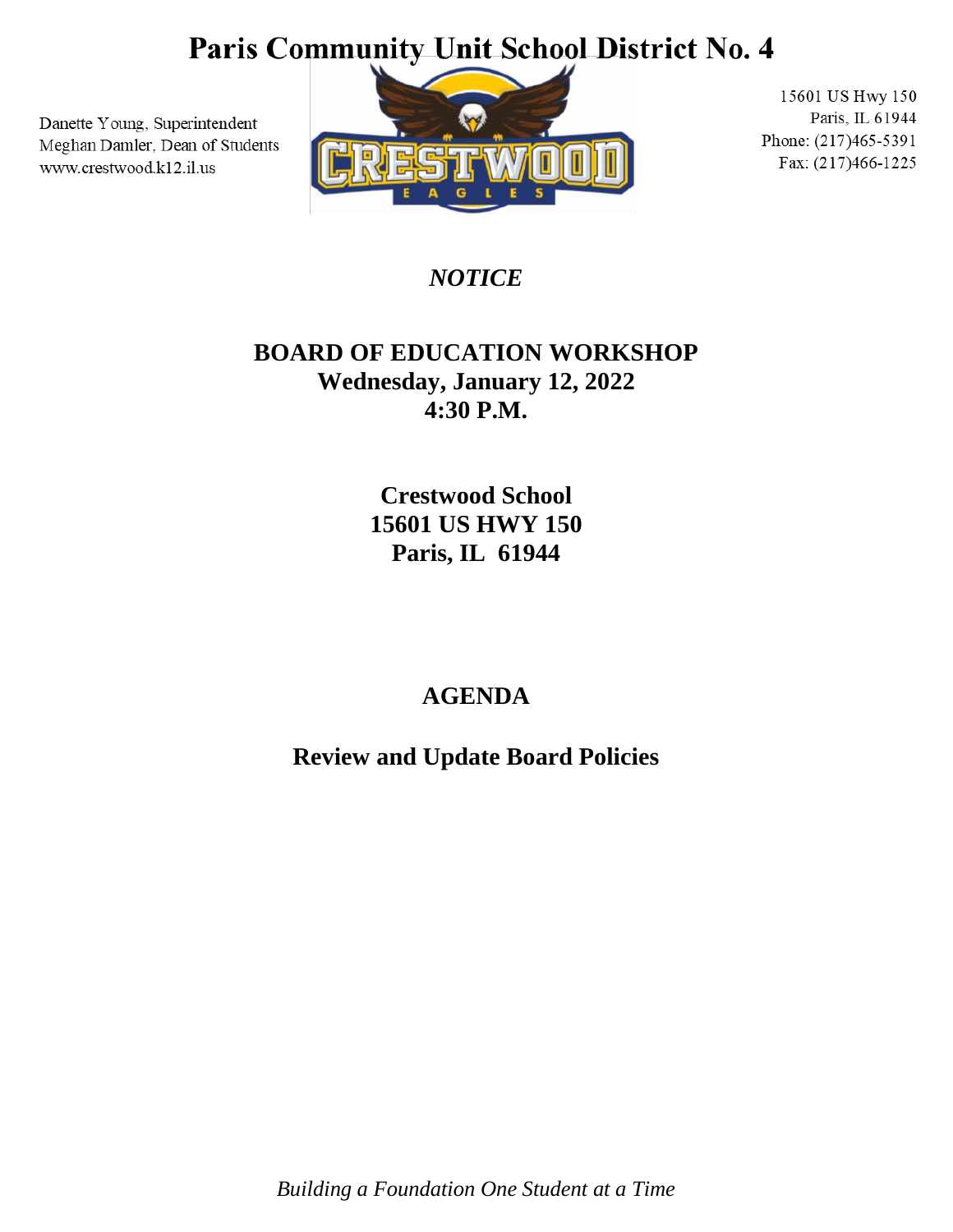# Paris Community Unit School District No. 4

Danette Young, Superintendent Meghan Damler, Principal www.crestwood.k12.il.us



15601 US Hwy 150 Paris, IL 61944 Phone: (217)465-5391 Fax: (217)466-1225

#### **NOTICE OF SPECIAL MEETING OF THE BOARD OF EDUCATION OF COMMUNITY UNIT SCHOOL DISTRICT NUMBER 4, EDGAR COUNTY, ILLINOIS**

PUBLIC NOTICE IS HEREBY GIVEN that the Board of Education of Community Unit School District Number 4, Edgar County, Illinois (the *"School Board"*) will hold a special meeting of the School Board on the 12th day of January, 2022, at 5:15 o'clock P.M., in the Crestwood School Media Center, 15601 U.S. Highway 150, Paris, Illinois.

The Agenda for the Meeting is as follows:

- 1. Call to Order
- 2. Roll Call
- 3. **Conduct a public hearing for the issuance of School Fire Prevention and Safety Bonds**
- 4. Board and Public Comments
- 5. Adjourn and Close Hearing

DATED the 7<sup>th</sup> day of January, 2022.

Kit Kirby Secretary, Board of Education, Community Unit School District Number 4, Edgar County, Illinois